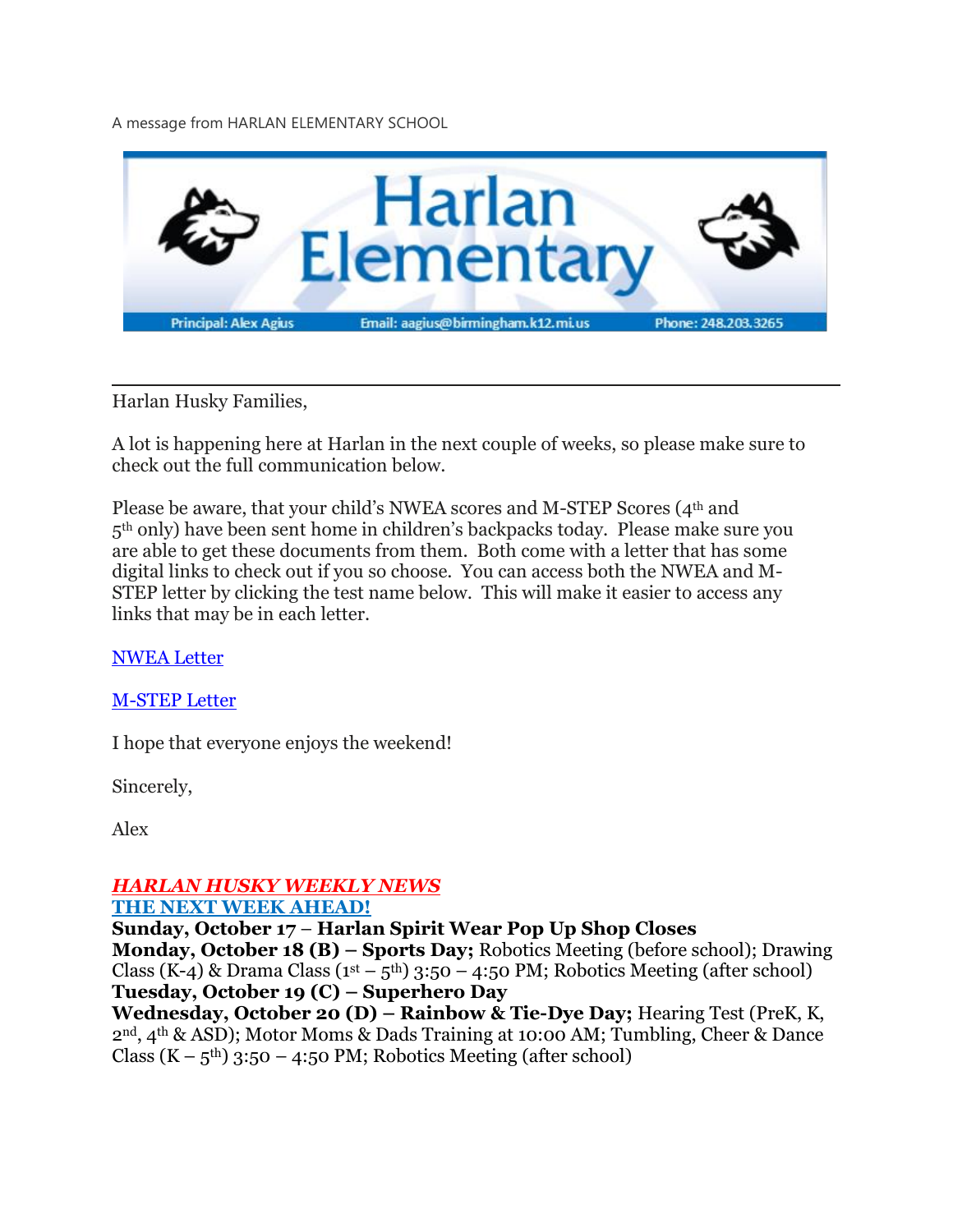**Thursday, October 21 (A) – Dress Up Day;** Hearing Test (PreK, K, 2nd, 4th & ASD); Pumpkin Pick Up (8:30 – 9:30 AM,  $4 - 5$  PM,  $5 - 6$  PM); Robotics Meeting (before school)

**Friday, October 22 (B)** – **Pajama Day**; Hearing Test (PreK, K, 2nd, 4th & ASD); Floor Hockey Class  $(K - 5<sup>th</sup>)$  3:50 – 4:50 PM

#### **HALLOWEEN**

Halloween is coming up and we know kids are getting excited about their costumes. We are going to attempt to have the parade this year on Friday, October  $29<sup>th</sup>$ , at 10:30 AM. Students will parade through the school and outside. Only the two volunteers per classroom will be allowed inside the building for the parade. In the event that it rains, we will still have the parade, but it will only be indoors. Let's cross our fingers for good weather so all can enjoy in this event.

## **Guidelines for Halloween Costumes**

We need to be considerate of our young, 5-year old students and preschool age students who are often easily scared. Also, we need to be careful that we are not promoting violent behavior that on any other day than Halloween we would find inappropriate. All Halloween costumes at Harlan must be of a non-violent nature. Absolutely no blood, gore or fake weapons of any kind (including pirate swords and light sabers) will be permitted. Also no masks will be allowed that are violently scary or indicate a particularly violent character. No culturally insensitive outfits. Costumes should not make fun of real people, real human traits, or any culture. If your child is wearing a historical costume, make sure that it does not present misinformation or inaccuracies. Please also keep in mind that students need to have good visual ability and are able to breathe easily while wearing the mask. It should be pointed out that a student should still feel free to wear costumes such as "army soldier" or "pirate" just without the accompanying weapon. We would hate to have a student have to remove their costume, so please make sure that it is appropriate and follows these guidelines. If you have any questions, please do not hesitate to contact me at 248.203.3065 or [aagius@birmingham.k12.mi.us.](mailto:aagius@birmingham.k12.mi.us)

## **MAKE A DIFFERENCE DAY**

BPS is celebrating Make a Difference Day on October 22nd by supporting Dossin and Emerson Elementary-Middle Schools in Detroit, as they organize a student incentive room and small library for their students. Please donate NEW items to help them get these programs up and running, like the ones below:

- Small stuffed animals
- Chapstick
- Small coin purses or wallets
- Books (culturally appropriate)
- Clothing Items: Winter Hats, Gloves, Socks
- Pop It Toys
- Stickers
- Coloring Books and Crayons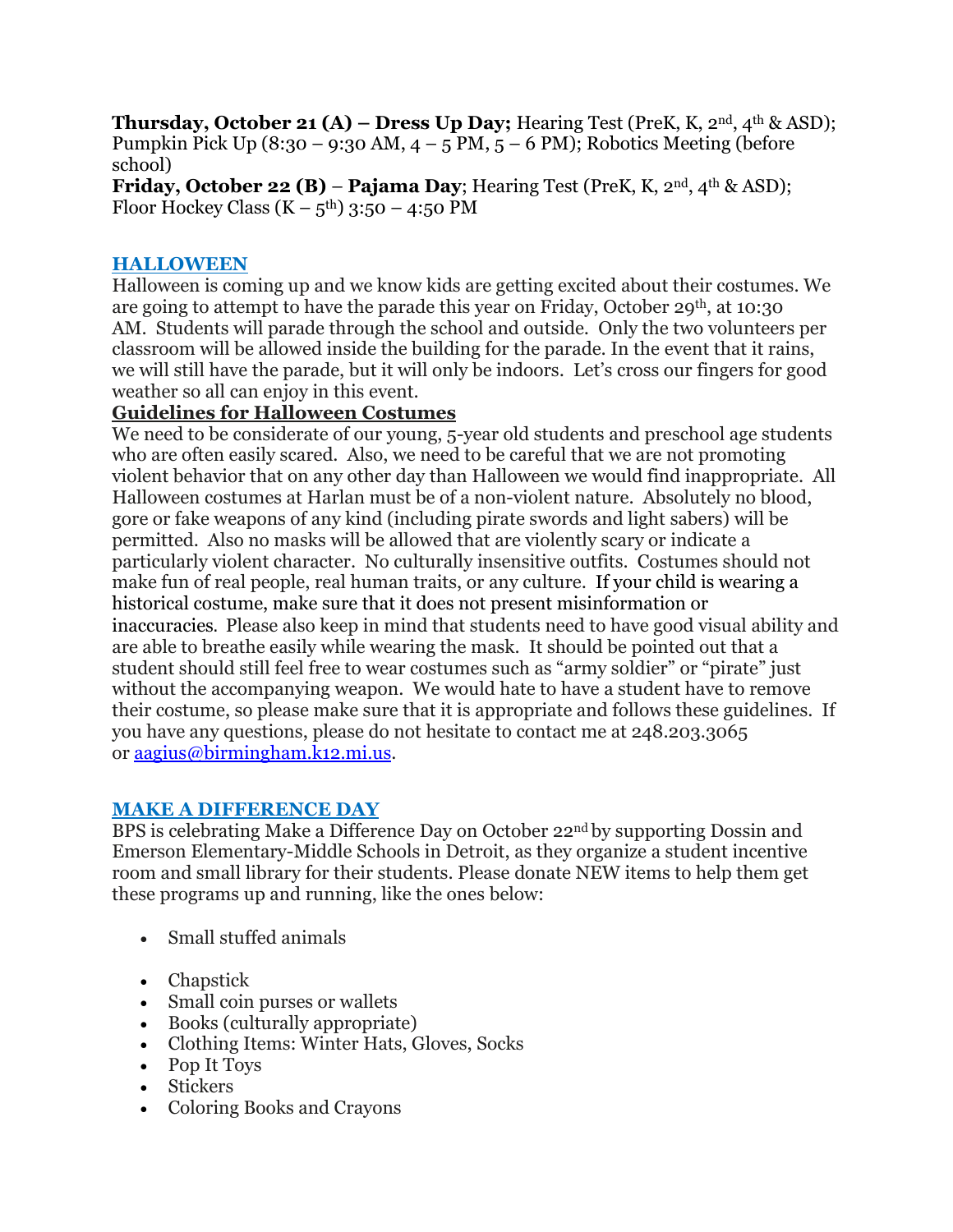- Cards games (Uno, Skip Bo, etc.)
- Any other little new items that kids would like

## **Click** [here](https://drive.google.com/file/d/1jz6-I9yo8okTMotDVFYOnuBmOg0L5FW4/view?usp=sharing) **for more details on the flyer.**

#### **THE LIBRARY CONNECTION**

Upcoming news from the library! Checkout our newsletter for what is happening in October by clicking this [link!](https://www.smore.com/r7a6s) Look for more information for our Cookie Dough Fundraiser to help support your readers get the books they want to read. In this issue:

- upcoming Cookie Dough Fundraiser
- what students are working on in October
- MISelf in Books weekly Zoom event
- policies and procedures/how to's
- Birthday Books form, if you missed it
- contact information

#### **HARLAN SNOW CLUB**

We are excited to announce the upcoming arrival of the Harlan Snow Club! This awesome club is being offered to kids ages 7+ of all ski and snowboard ability levels. Harlan Snow Club is a winter adventure that your child is sure to enjoy! Participants will relish any opportunity to shred the slopes of Pine Knob, make new friends, practice some independence, and glean some timeless memories with family and friends.

What to do:

• To register click [SIGN](https://docs.google.com/forms/d/e/1FAIpQLScXn8rWqfJwSAY9lOeXMOYWa0RKiadnyUI5wSMR0hA0NiWsJQ/viewform?usp=sf_link) ME UP

Need to know:

- Again this year! Tickets, rentals, and membership cards will be sold and distributed outside Harlan, weekly, Fridays before we hit the slopes.
- Families may bring children 6 years & under and get 1/2 PRICE lift tickets & rentals! Membership cards are not necessary for 6 and under but no lessons are available for those ages.
- Harlan family informational meeting will take place on Friday 11/19 at 4:30 PM via Zoom:

[https://us02web.zoom.us/j/85878777717?pwd=WjlCeGhtYnRGOFRId2Z](https://us02web.zoom.us/j/85878777717?pwd=WjlCeGhtYnRGOFRId2ZFNm5OTEh3UT09) [FNm5OTEh3UT09](https://us02web.zoom.us/j/85878777717?pwd=WjlCeGhtYnRGOFRId2ZFNm5OTEh3UT09)

- Meeting ID: 858 7877 7717
- Passcode: dq4gh5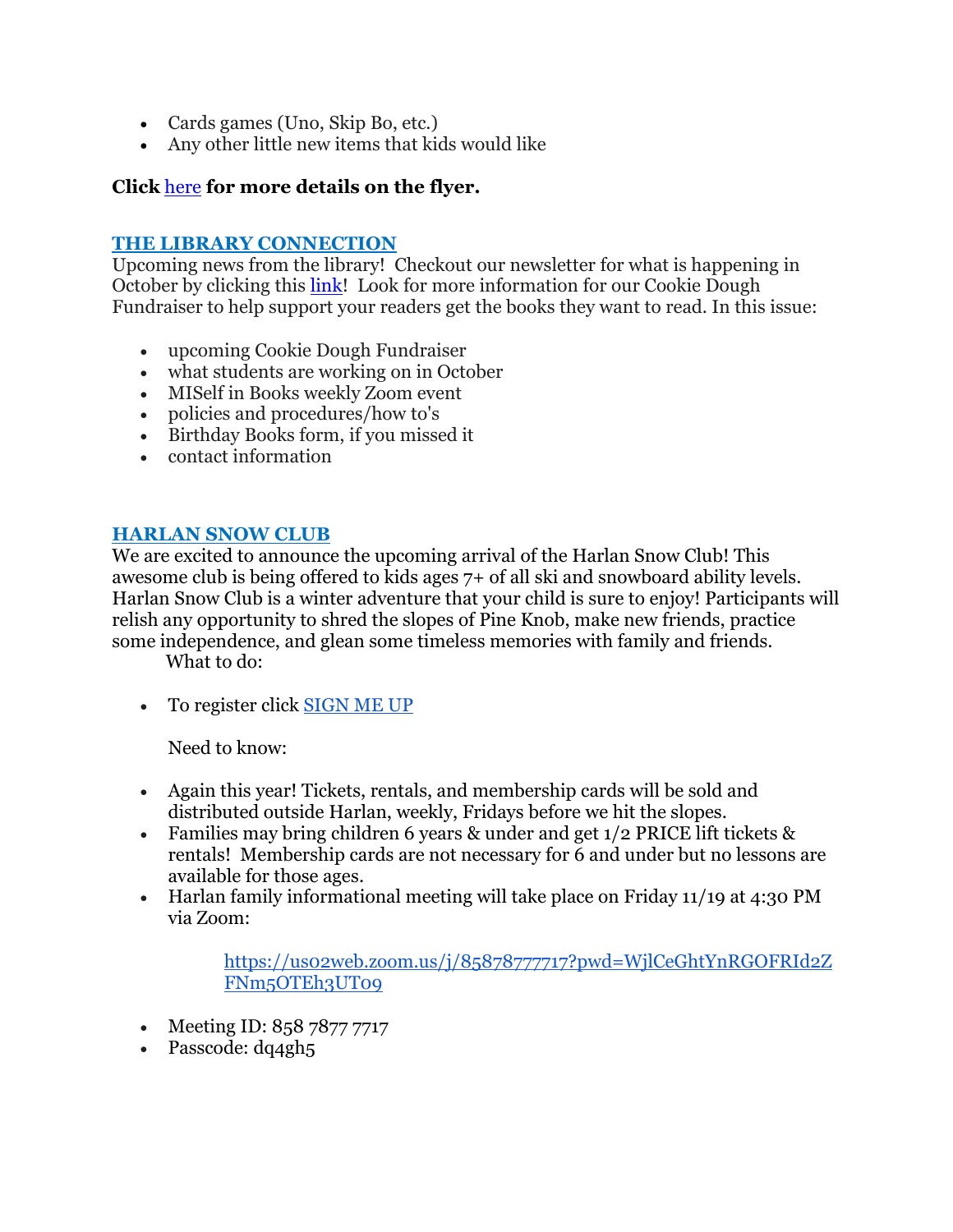- The program takes place at Pine Knob on Mondays, 3:30-8:00 PM, from late December to March.
- Parents will provide transportation to and from the mountain.
- The cost for membership in the club is  $$25$  (lift tickets are  $$25$  each week).
- For more information, click [SNOW](https://docs.google.com/document/d/1bnAwIdS-SRvsUcCgVJIH13l6UmdCSkB44PqCI1BaTFo/edit?usp=sharing) CLUB INFO.

We can hardly wait to see you on the slopes!!! Coordinators: Jason Hill & Liz Wilde

## **CLINIC REQUEST**

Now that we have the majority of our students in the building all day long, we have had an increase of visits to the office clinic. Sometimes students have accidents (i.e. spills, paint, berries, etc.) which require a change of clothes. We still have a stock of most things but there are specific items that we seem to need. Please look at the list to see if you have any of the following that you wish to donate. We unfortunately do not have space for anything that is not on our list. Thank you in advance for your help!

- Gender neutral socks (brand new)
- Boys' athletic pants (elastic waist) size S and M (new or used) No jeans or corduroy pants please.

#### **MORNING KIDS CLUB POSITION AVAILABLE**

Are you a morning person? Do you like to play? Do you love working with kids? Are Arts & Crafts your thing? How about playing outside? If so, come and join our Kids Club Team at Harlan! A position as a morning Kids Club assistant is open for immediate hiring. Please contact Angie Righter at [arighter@birmingham.k12.mi.us](mailto:arighter@birmingham.k12.mi.us) if you are interested.

#### **HARLAN KIDS CLUB**

Kids Club is open every morning and afternoon on full days of school. Afternoon Kids Club (12:05-6:00 pm) will be offered on the following half days of school: November 17- 18, December 8, February 2, March 23-24 and May 11. Half day attendance must be scheduled in advance. There are no drop-ins or unscheduled visits on half day afternoons. Please note that morning Kids Club is offered on all school days. For registration information, click [here.](https://www.birmingham.k12.mi.us/cms/lib/MI01908619/Centricity/Domain/494/2021-2022%20KIDS%20CLUB%20registration%20instructions.pdf)

## **NOON SUPERVISORS NEEDED**

Harlan is in need of a few good people to be Noon Supervisors. Noon Supervisors are an essential part of every school day. Noon Supervisors support students in the lunchroom and monitor them at recess. The shifts will be 2.5 to 3 hours every full day of school. It is a paid position. If you are interested in helping support our Harlan Huskies to make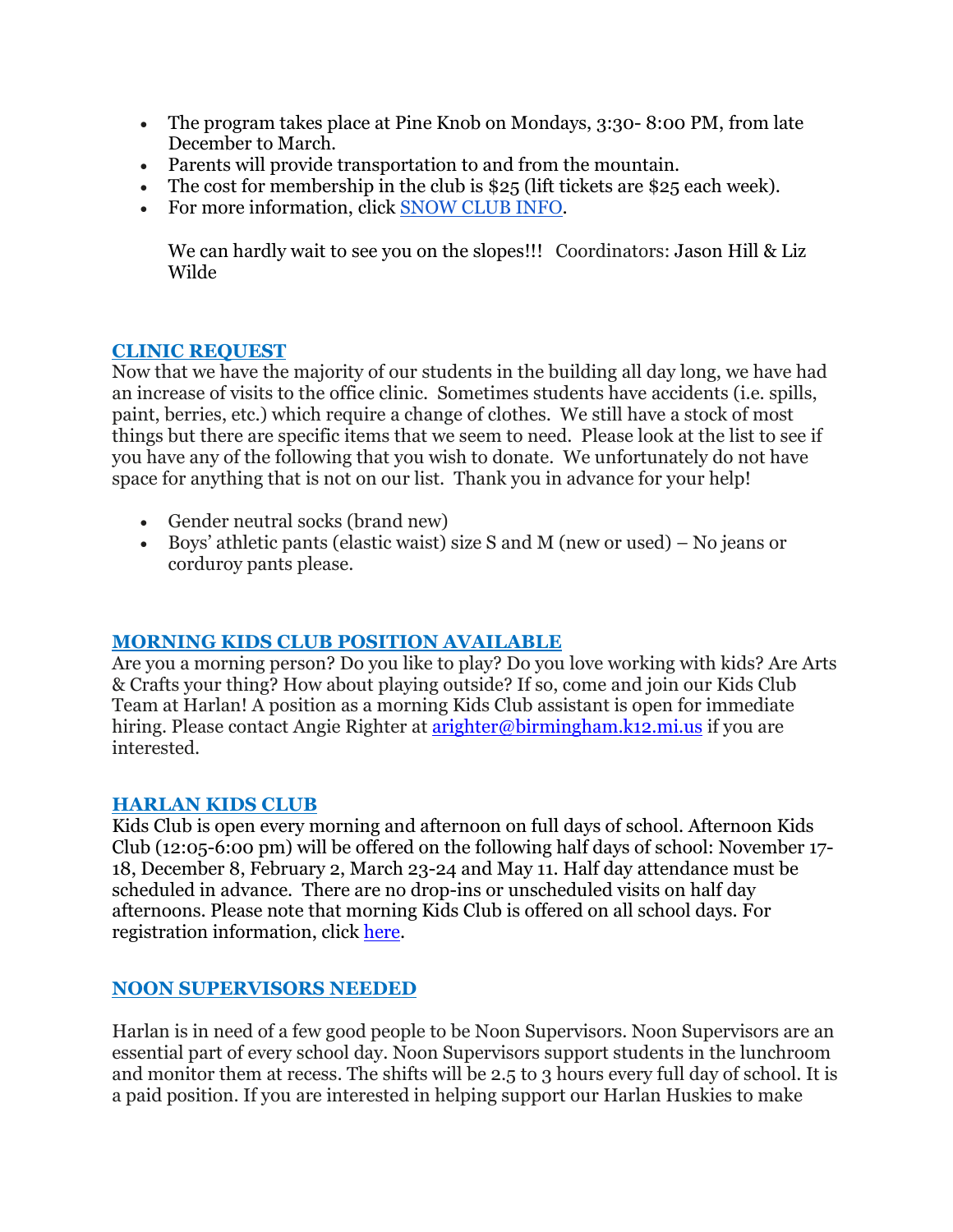each day an amazing day or if you have questions about the position, please send an email to Jennifer Szura at *[jszura@birmingham.k12.mi.us.](mailto:jszura@birmingham.k12.mi.us)* 

#### *HARLAN PTA NEWS* **NEXT WEEK IS SPIRIT WEEK**

Next week we celebrate our Fall Spirit Week. Each day your child will have the opportunity to dress up in a fun way to celebrate! Our students voted on themes at the Welcome Back Event. We cannot wait to see all the amazing dress-up fun next week! Click [here](https://drive.google.com/file/d/1LRpPAmZHkFxBLgebuBgU1-UU2nSRCBQr/view?usp=sharing) to see the flyer.

#### **LAST CALL! HARLAN SPIRIT WEAR POP-UP SHOP - CLOSES OCTOBER 17TH!**

We are excited to partner with The Varsity Shop to offer our Harlan Community some amazing spirit wear items. There are plenty of options for any age and any season so be sure to stop by and show your school spirit! Need a new mask or sweatshirt or even a back-pack? Come check out our super cool shop - Go Huskies!

## **NEW! MOTOR MOMS & DADS TRAINING - KINDERGARTEN & 1ST GRADE PARENTS - OCTOBER 20TH**

We are thrilled to be bringing back the very popular Motor Moms & Dads for the school year! This is where parents can sign-up and come into school at designated times. They will bring 3-4 students from class into the hallway to setup fun educational obstacle courses and much more! They will rotate through the class, giving each child time to get out and unwind a bit. We will be offering training on Wednesday, October 20th at 10am at the outdoor blacktop area in the back of Harlan. If you are a Kindergarten or 1st grade parent, stop by to learn all about how this works and best practices. Training will last 45 minutes.

## **PUMPKIN PATCH PICK-UP - THURSDAY, OCTOBER 21ST!**

We are beyond excited to have over 200 pumpkins purchased for inclusion in our Harlan Pumpkin Patch. If you ordered a pumpkin, you will have three pick-up times available on October 21st. Papa Romano's flyers will be given to all families who purchased a pumpkin at this time.

8:30-9:30am | 4:00-5:00pm | 5:00-6:00pm

We have a small amount of extra pumpkins that will be available for sale for anyone who missed the deadline on a first come basis.

The times above will also be drop-off times for finished pumpkins on October 28th.

## **DATE CHANGE: KINDERGARTEN & 1ST GRADE TULIP PLANTING - NOW OCTOBER 26TH**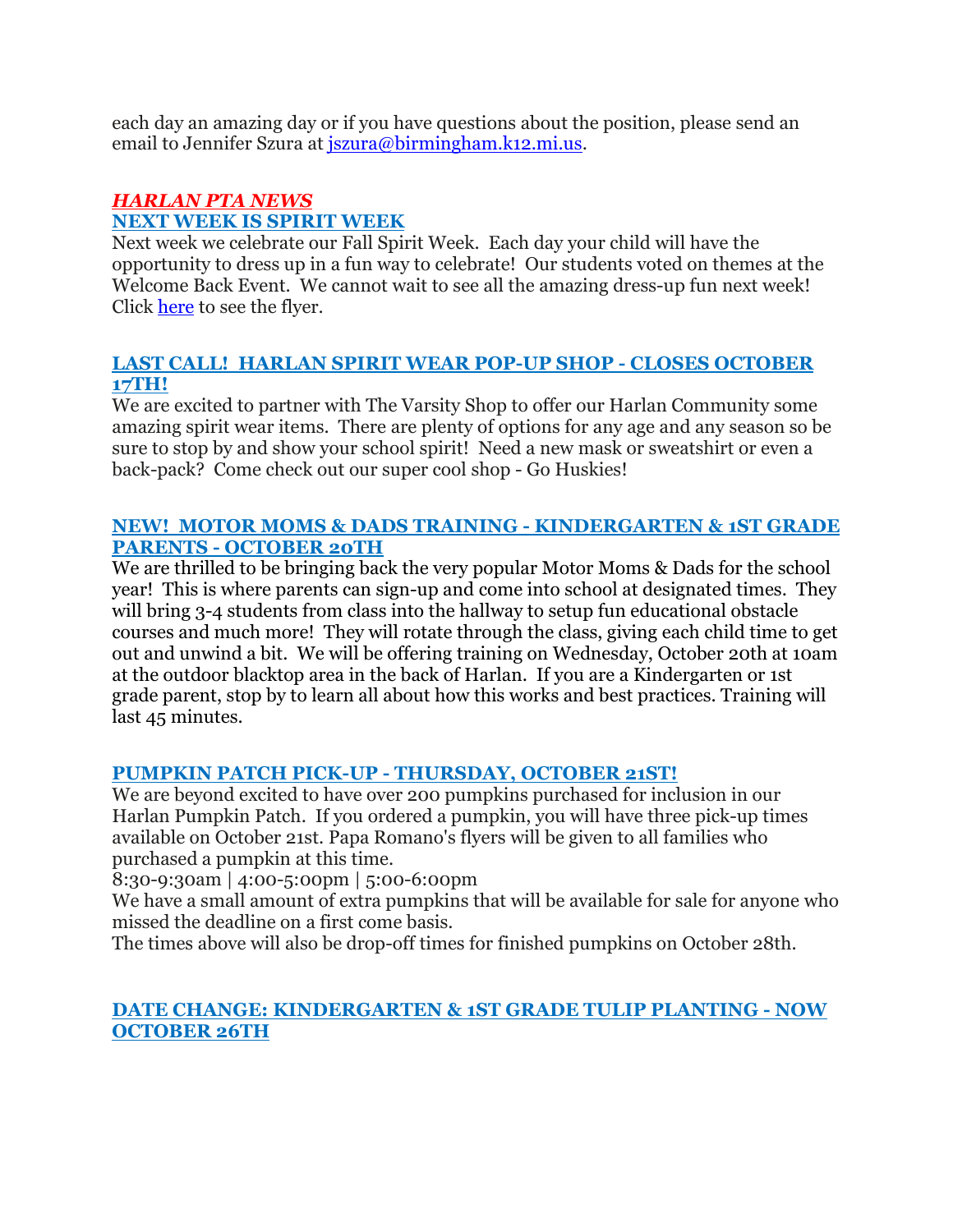Due to distribution lags with Covid-19, our tulip bulbs were delayed. We have moved this event to October 26th. Dates and times for each teacher will be communicated in next week's newsletter and posted on our Harlan PTA Facebook page.

**Details**: It's that time of year where our Kindergartners get to plant tulip bulbs around the trees at the front of our school. The spring becomes one of our favorite times of the year as students watch their tulips bloom and our staff get to see how many hearts they have touched! Since last year's Kindergartners were unable to participate in this event, we will have our First Graders participate and plant as well! If you are interested in watching your child plant their bulb, watch the updated schedule next week!

## **HARLAN PRESENTS: NO COOK NIGHTS - OCTOBER 21ST IS SHIELD'S PIZZA**

We are all busy. Life can get crazy most days as our kids are small. So we've decided to kick-off a night off for families. We have partnered up with local restaurants to support one another. Order from Shield's Pizza on October 21st from 11am-9pm and they'll give 20% back to Harlan! Support local, take the night off from cooking and support Harlan. See flyer for complete details. Click [here](https://drive.google.com/file/d/1d68-8qBTSLR_raLgz9Hq1fmzS59iLD-b/view?usp=sharing) to see the flyer.

## **NEW! SCARECROW CONTEST IS BACK! SIGN-UP BY OCTOBER 25TH!**

Another fun weekend is headed to all Husky Families! We are bringing back our 2nd Annual Scarecrow Contest! There is no fee to enter and all items can be used from your home to design your own Scarecrow! Let the kids have fun with their creativity. You'll enter, provide your address and our community will then have a fun weekend to drive around locating the Scarecrows. They will vote for their favorite! The winning 3 submissions will receive a gift card for yummy treats from the Harlan PTA! If you would like to decorate a scarecrow for inclusion, please see the flyer below. Deadline to enter is October 25th. The final scarecrow should be set-up by November 5th. Last year we had over 30 scarecrows entered - let's make it bigger and better this year! A few of our Harlan own are here to view!

Click [here](https://drive.google.com/file/d/1g99z9HAhlK_LecrlasqUuBbD5Ff2SerI/view?usp=sharing) for part one of the flyer and [here](https://drive.google.com/file/d/1TQvpue8KN0fzKkpB_ovyG8mDA_Grcv_f/view?usp=sharing) for part two of the flyer. Click on the following links for the pictures: [Picture](https://drive.google.com/file/d/1lPHMcw99xB6jm4NzLRlncMT-iU-gg-Nq/view?usp=sharing) 1 and [Picture](https://drive.google.com/file/d/1wpvsszwYPOlMTaNxEkrb4yu0Mxvpy-ie/view?usp=sharing) 2.

#### **MATH PENTATHLON IS BACK AT HARLAN! K-5! SIGN-UP TODAY TO COACH!**

Kindergarten through 5th grade students are invited to participate in Math Pentathlon, an enrichment program that provides students with the opportunity to learn and play Math Pentathlon games.

Practice will be Wednesday Mornings from 8:00 - 8:44 am, starting December 2.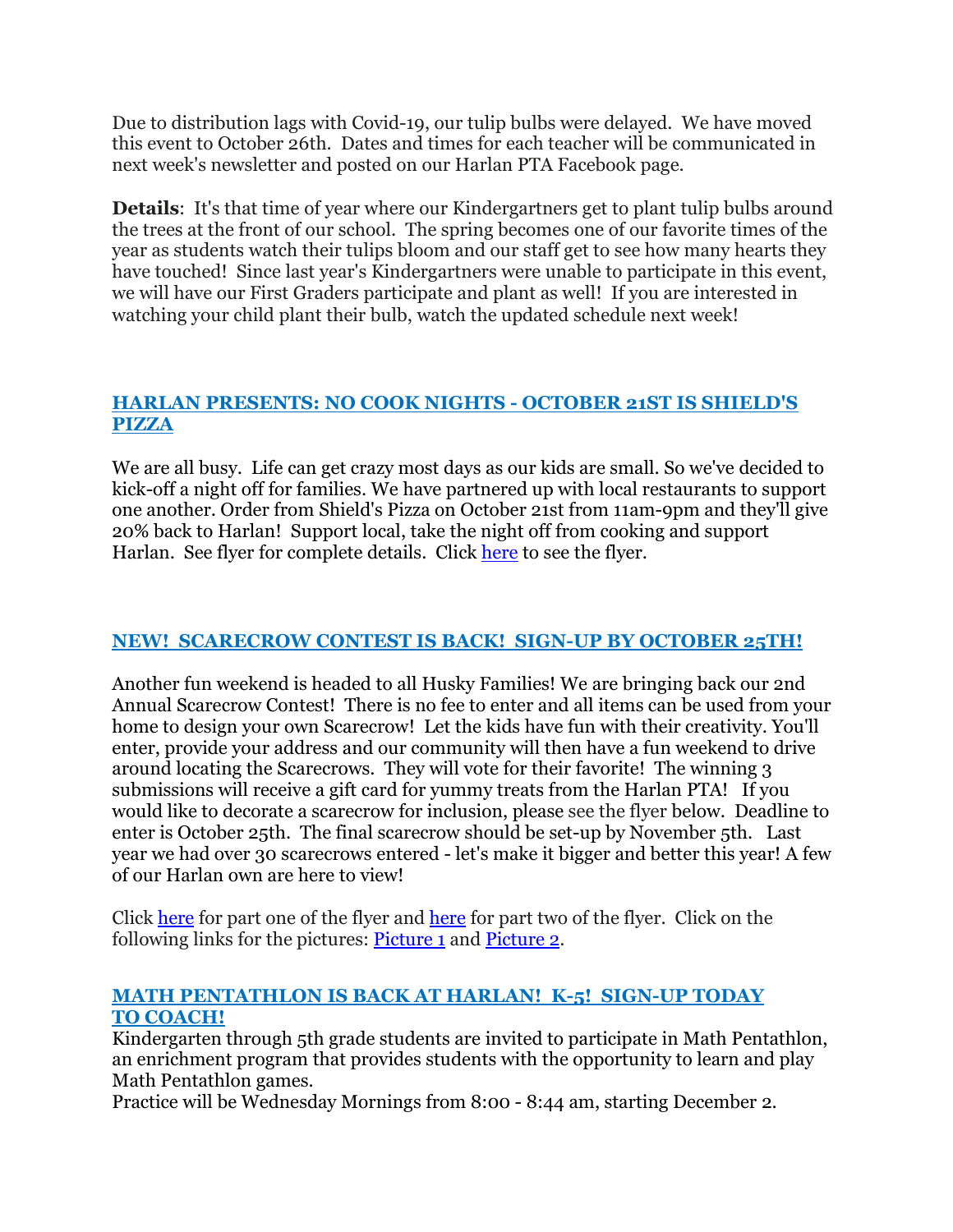If your child is interested, please sign up via the Sign-Up Genius link on the Harlan PTA Facebook page or use the link below no later than November 5, 2021. Your child's name will be entered in a lottery for available spots in the program. Availability is based upon the number of volunteer coaches we have. You will be contacted when the lottery is complete. It is important for students to attend all practice sessions. Students are expected to use their Harlan Habits of respect, responsibility, and kindness during practices and at the tournament. We are in need of a parent lead for Math Pentathlon and are short on coaches for Divisions 1, 2, and 3, please let us know if you are interested in coaching a group of four students.

For the Sign-Up Genius link, additional information, and updates please visit: <https://www.signupgenius.com/go/20F0D4BA9A62BA1F58-harlan8> Questions can be sent to [HarlanMathPentathlon@gmail.com.](mailto:HarlanMathPentathlon@gmail.com)

## **IT'S TIME FOR THE HARLAN AUCTION - OUR BIGGEST EVENT OF THE YEAR**

The Harlan biennial event monies raised will fund PTA activities, academic enrichment programs, and teacher grants for our 380+ student body for the next two years! Three years ago we brought a successful robotics program to our K-5th grades from monies raised at the auction. Ideas? Want to hear more on how you can donate or help? Are you a Harlan business owner? Reach out to [harlanhuskiespta@gmail.com](mailto:harlanhuskiespta@gmail.com) or signup below to be a part of our

team: <https://www.signupgenius.com/go/409054CA4AC2FA7FA7-auction>

## **Upcoming Events:**

October 18-22 - Spirit Week!

October 20 - Motor Moms & Dads Training

October 21 - Harlan Restaurant Night - Shield's Pizza!

October 25 - Deadline to enter Scarecrow Contest!

October 26 - Kindergarten & 1st Grade Tulip Planting

October 29 - 1/2 Day (AM only)

October 29 - Halloween Celebrations/Parade

November 6-7 - Scarecrow Contest Drive-By Event

November 12 - CHANGE: Family Fun Night: iCode! Minecraft vs. Roblux

For more information click here to see the Harlan October [Newsletter.](https://drive.google.com/file/d/1EURnQSUZa6RRNNePOeO0t4m-7k03QsYi/view?usp=sharing)

## *DISTRICT NEWS*

## **LATINO FAMILY NETWORK (LAFAN)**

Do you have Hispanic or Latino Heritage or would you like to connect and celebrate our traditions and culture? Click [here](https://drive.google.com/file/d/1ePehaO8wCL-BKVmXCEN4--sCyRwpHYae/view?usp=sharing) for more information about LAFAN and how to join our network.

#### **GROVES STUDENT CONGRESS TRUNK OR TREAT**

The Groves Student Congress is hosting a Trunk or Treat event on October 28th for Pre-K through  $5<sup>th</sup>$  grade students. Please click [here](https://drive.google.com/file/d/1fbQ21sbH8W63qLzbcNEg_Ve-oyBnLYRc/view?usp=sharing) for more details. All participants must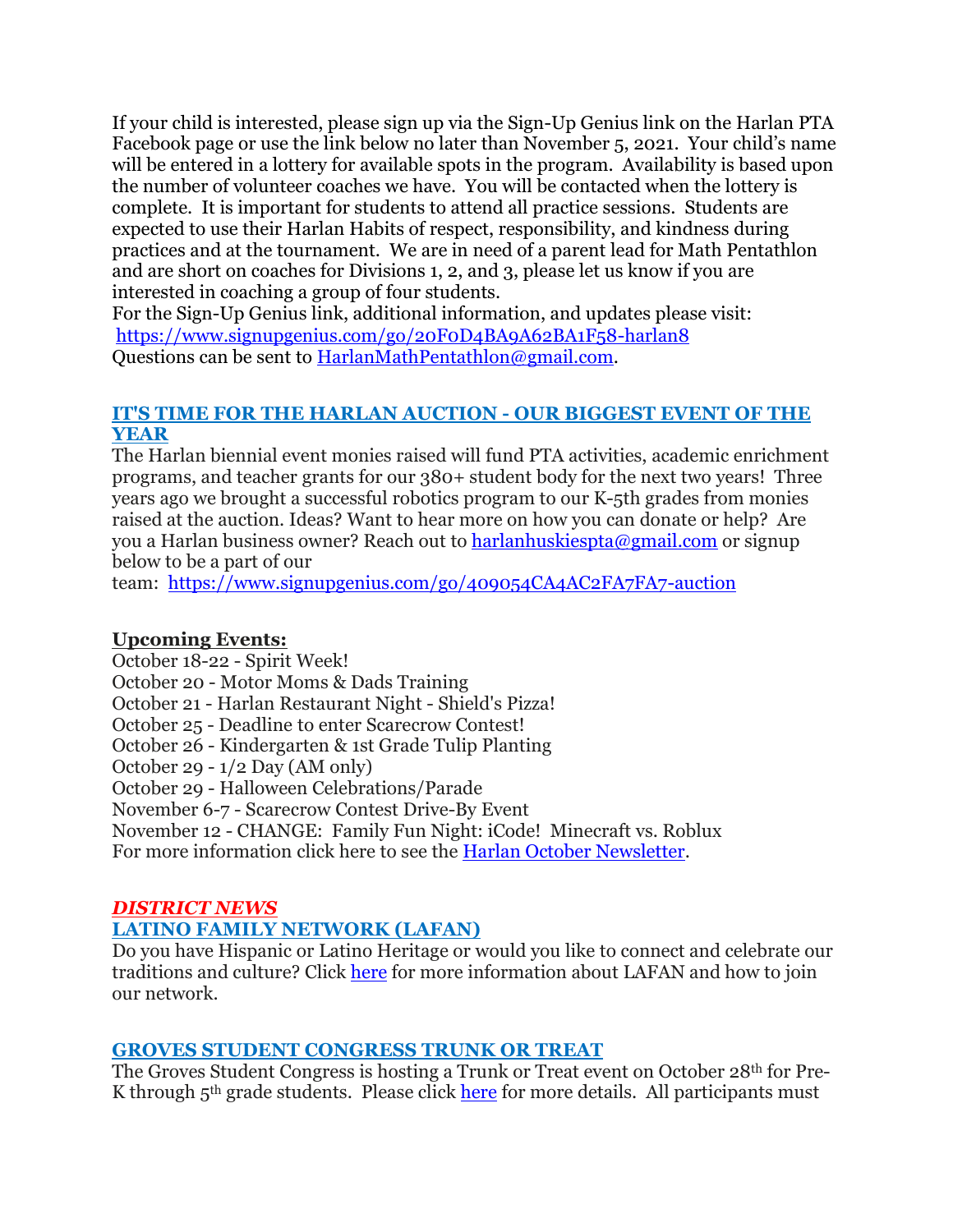register for the event at [https://www.signupgenius.com/go/10c0d4eaaa92fa1ffc34](https://www.signupgenius.com/go/10c0d4eaaa92fa1ffc34-trunk) [trunk.](https://www.signupgenius.com/go/10c0d4eaaa92fa1ffc34-trunk)

## **BIRMINGHAM PARENT ADVISORY COMMITTEE NEEDS MEMBERS**

Birmingham's Parent Advisory Committee (PAC) is looking for new members. The purpose of PAC is to serve as an advisory committee to Birmingham administration. Members must have a child with a current IEP attending one of our schools/programs. Attached you will find additional information and a membership application. We welcome and encourage parents and guardians to join this important group! Click on these links for more information and application:

[Brochure](https://drive.google.com/file/d/1jXVhvtfTvxAmpUicWt8Wtj4V0PxsCStm/view?usp=sharing) [FAQs](https://docs.google.com/document/d/18jvxUJA-f_AXEeOjyGh-5cmA2OouU5lZ/edit?usp=sharing&ouid=116191433314317801474&rtpof=true&sd=true) [Application](https://drive.google.com/file/d/1aCP2rsXNxLvS8cjV5hue92V4iWlWbdVk/view?usp=sharing)

## **BPS SATURDAY SCHOOL**

The BPS Saturday School is back again this year and running virtually throughout the 2021-2022 school year. The BPS Saturday School provides free tutoring for BPS students grades K – 12 who need help in any grade level and in any academic area. Our BPS staff that serve as coordinators and their National Honor Society volunteer tutors are looking forward to working with students in need of tutoring on Saturdays from 9 am – 11 am each week (see official dates below). **All K-12 BPS students** are welcome to receive this free tutoring opportunity for ALL subject areas.

## **How to Join Saturday School**

To join Saturday School, please click on the following Zoom link: Zoom

Link: [https://us02web.zoom.us/j/2047672482?pwd=T3pVU1REUXZTN09NM1MvSSsr](https://us02web.zoom.us/j/2047672482?pwd=T3pVU1REUXZTN09NM1MvSSsrVTJiZz09) [VTJiZz09](https://us02web.zoom.us/j/2047672482?pwd=T3pVU1REUXZTN09NM1MvSSsrVTJiZz09)

**Saturday School sessions for the 2021-2022 school year:**

**October:** 16, 23 **November:** 6, 13, 20 **December:** 4, 11, 18 **January:** 8, 22, 29 **February:** 5, 12, 19 **March:** 5, 12, 19 **April:** 9, 23, 30 **May:** 7, 14, 21

#### **CHARTWELLS IS HIRING**

Are you looking for flexible work hours while your kids are at school? Chartwells is now hiring! If you are interested, please click [here](https://drive.google.com/file/d/1BZnOWYoHzPSntYtVL11r7nlIkMYTQFdQ/view?usp=sharing) to find out more information.

## **SCHOOL LUNCHES**